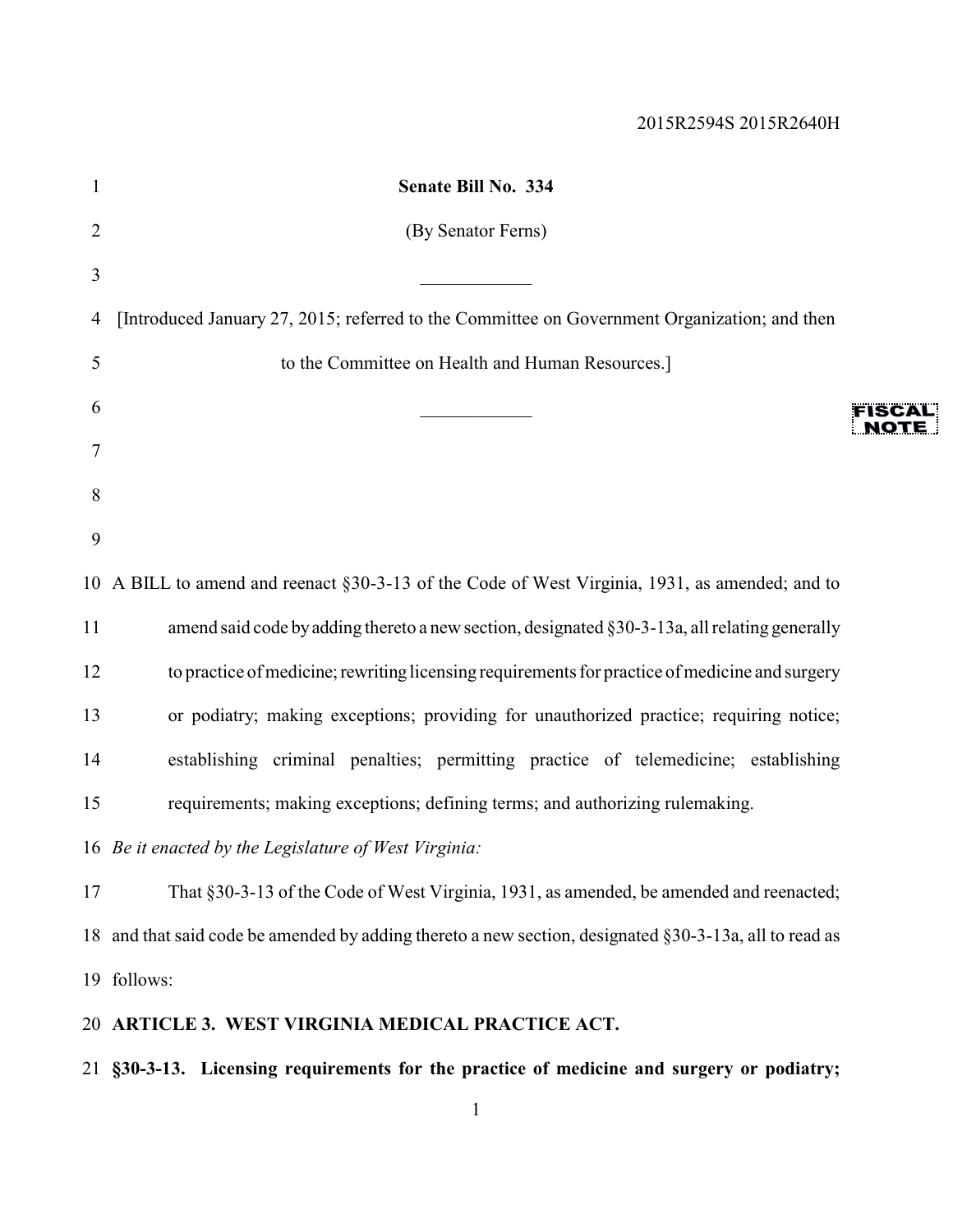| exceptions; unauthorized practice; notice; criminal penalties.                                              |
|-------------------------------------------------------------------------------------------------------------|
| (a) It is unlawful for any person who does not hold an active, unexpired license issued                     |
| 3 pursuant to this article, or who is not practicing pursuant to the licensure exceptions set forth in this |
| 4 section, to:                                                                                              |
| (1) Engage in the practice of medicine and surgery or podiatry in this state;                               |
| (2) Represent that he or she is a physician, surgeon or podiatrist authorized to practice                   |
| 7 medicine and surgery or podiatry in this state; or                                                        |
| (3) Use any title, word or abbreviation to indicate to or induce others to believe that he or               |
| 9 she is licensed to practice medicine and surgery or podiatry in this state.                               |
| (b) It is not unlawful for a person:                                                                        |
| (1) Who is a licensed health care provider under this code to act within his or her scope of                |
| 12 practice;                                                                                                |
| (2) Who is not a licensed health care professional in this state to provide first aid care in an            |
| 14 emergency situation; or                                                                                  |
| (3) To engage in the bona fide religious tenets of any recognized church in the administration              |
| 16 of assistance to the sick or suffering by mental or spiritual means.                                     |
| (c) The following persons are exempt from the licensure requirements under this article:                    |
| (1) A person enrolled in a school of medicine approved by the Liaison Committee on Medical                  |
| 19 Education or by the board;                                                                               |
| (2) A person enrolled in a school of podiatric medicine approved by the Council of Podiatry                 |
| 21 Education or by the board;                                                                               |
|                                                                                                             |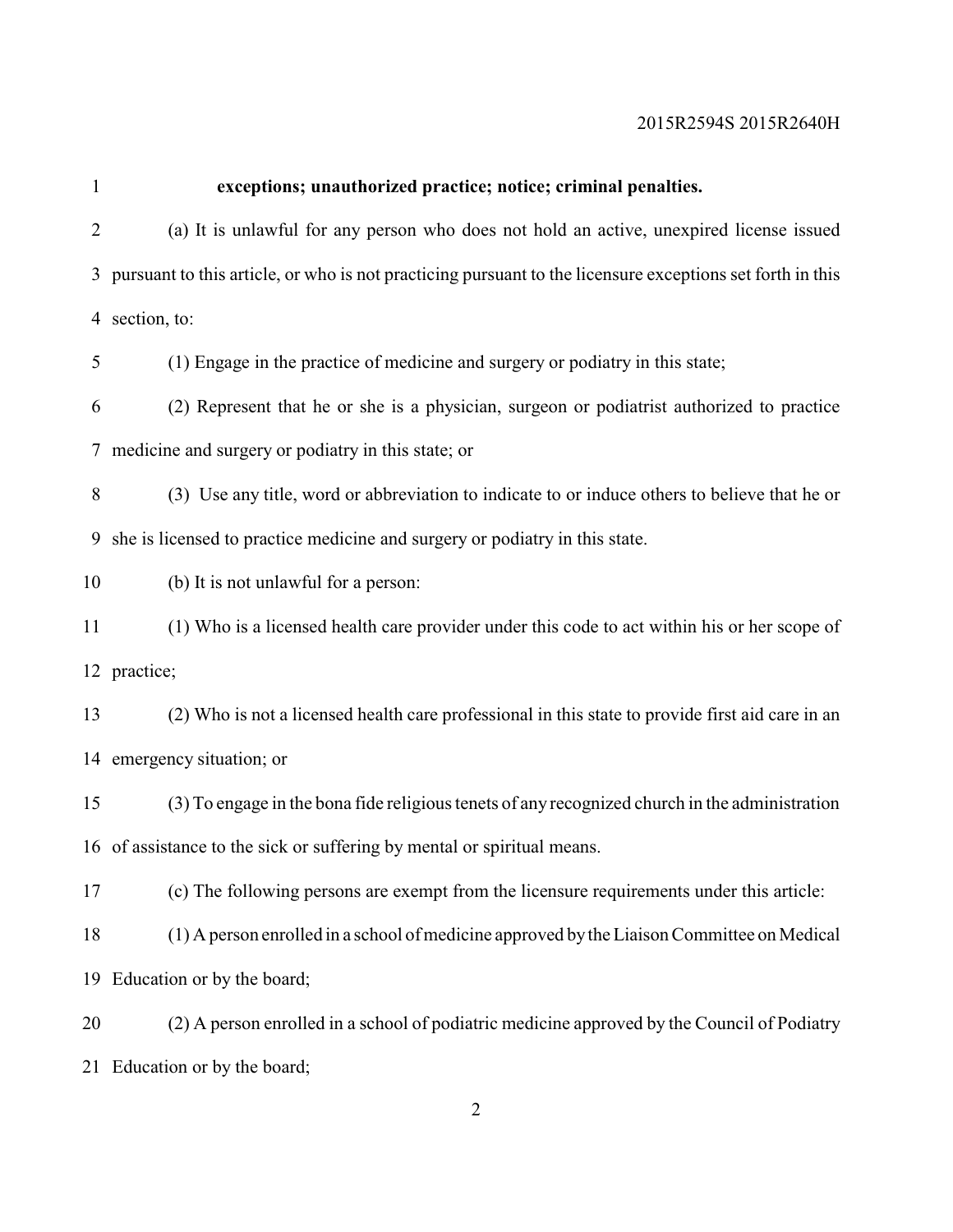| 1  | (3) A person engaged in graduate medical training in a program approved by the                            |
|----|-----------------------------------------------------------------------------------------------------------|
|    | 2 Accreditation Council for Graduate Medical Education or the board;                                      |
| 3  | (4) A person engaged in graduate podiatric training in a program approved by the Council                  |
|    | 4 on Podiatric Education or by the board;                                                                 |
| 5  | (5) A physician or podiatrist engaged in the performance of his or her official duties holding            |
| 6  | one or more licenses from another state or foreign country and who is a commissioned medical              |
|    | 7 officer of, a member of or employed by:                                                                 |
| 8  | (A) The United States Military;                                                                           |
| 9  | (B) The Department of Defense;                                                                            |
| 10 | (C) The United States Public Health Service;                                                              |
| 11 | (D) The Department of Council on Podiatric Education; or                                                  |
| 12 | (E) Any other federal agency;                                                                             |
| 13 | (6) A physician or podiatrist holding one or more unrestricted licenses granted by another                |
|    | 14 state or foreign country serving as visiting medical faculty engaged in teaching or research duties at |
|    | 15 a medical school or institution recognized by the board for up to six months if:                       |
| 16 | (A) The physician does not engage in the practice of medicine and surgery or podiatry outside             |
|    | 17 of the auspices of the sponsoring school or institution; and                                           |
| 18 | (B) The sponsoring medical school or institution provides prior written notification to the               |
|    | 19 board including the physician's name, all jurisdictions of licensure and the beginning and end date    |
|    | 20 of the physician's visiting medical faculty status.                                                    |
|    |                                                                                                           |

(7) A physician or podiatrist holding one or more unrestricted licenses granted by another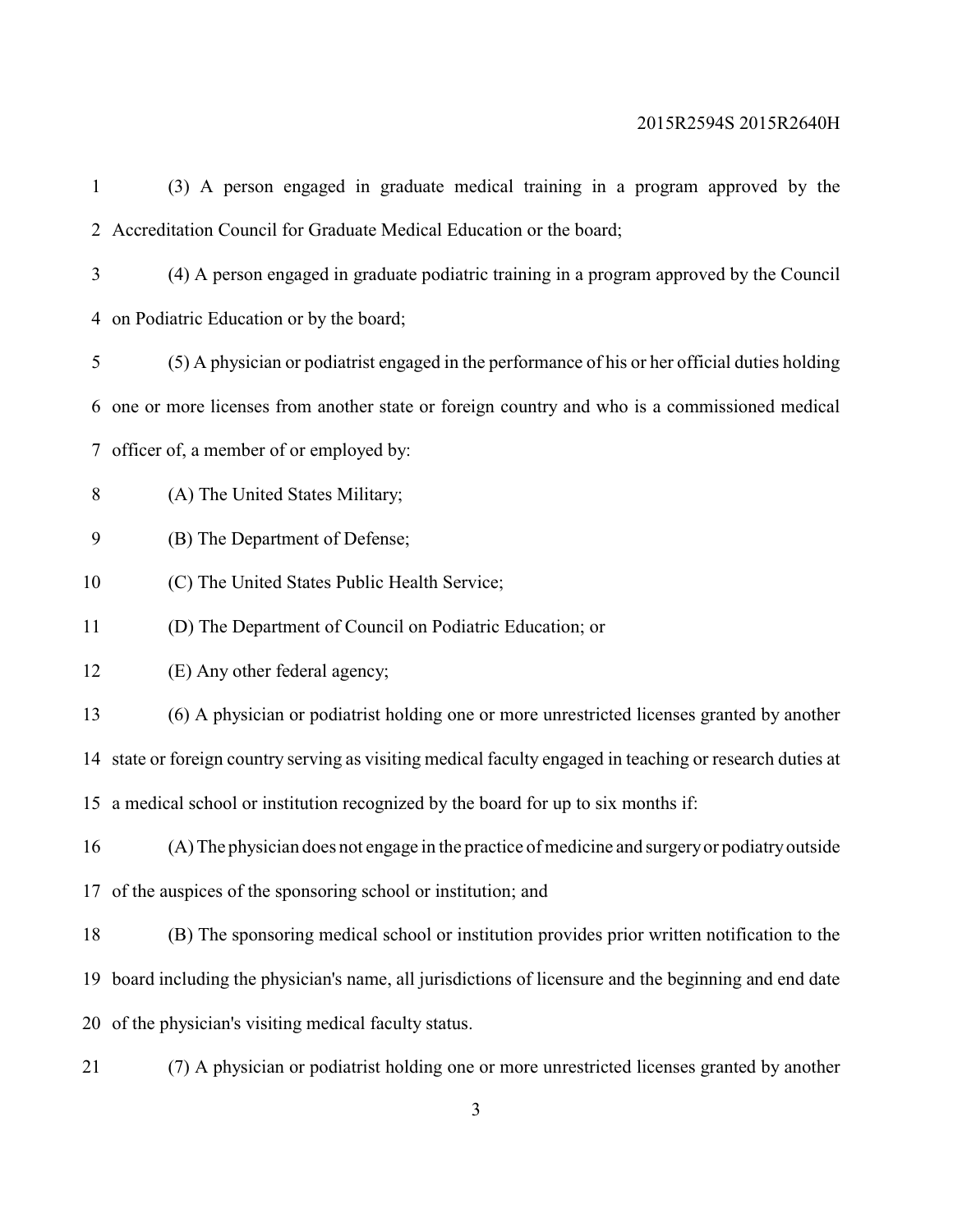state present in the state as a member of an air ambulance treatment team or organ harvesting team; (8) A physician or podiatrist holding one or more unrestricted licenses granted by another state or foreign country providing a consultation on a singular occasion to a licensed physician or podiatrist in this state, whether the consulting physician or podiatrists is physically present in the state for the consultation or not;

 (9) A physician or podiatrist holding one or more unrestricted licenses granted by another state or foreign country providing teaching assistance, in a medical capacity, for a period not to exceed seven days;

 (10) A physician or podiatrist holding one or more unrestricted licenses granted by another state or foreign country serving as a volunteer in a noncompensated role for a charitable function for a period not to exceed seven days; and

 (11) A physician or podiatrist holding one or more unrestricted licenses granted by another state or foreign country providing medical services to a college or university affiliated and/or sponsored sports team or an incorporated sports team if:

 (A) He or she has a written agreement with that sports team to provide care to team members, coaching staff, and families traveling with the team for a specific sporting event, team appearance or training camp occurring in this state;

 (B) He or she may only provide care or consultation to team members, coaching staff, and families traveling with the team no longer than seven consecutive days per sporting event;

 (C) He or she is not authorized to practice at a health care facility or clinic, acute care facility, or urgent care center located in this state; but the physician may accompany the patient to the facility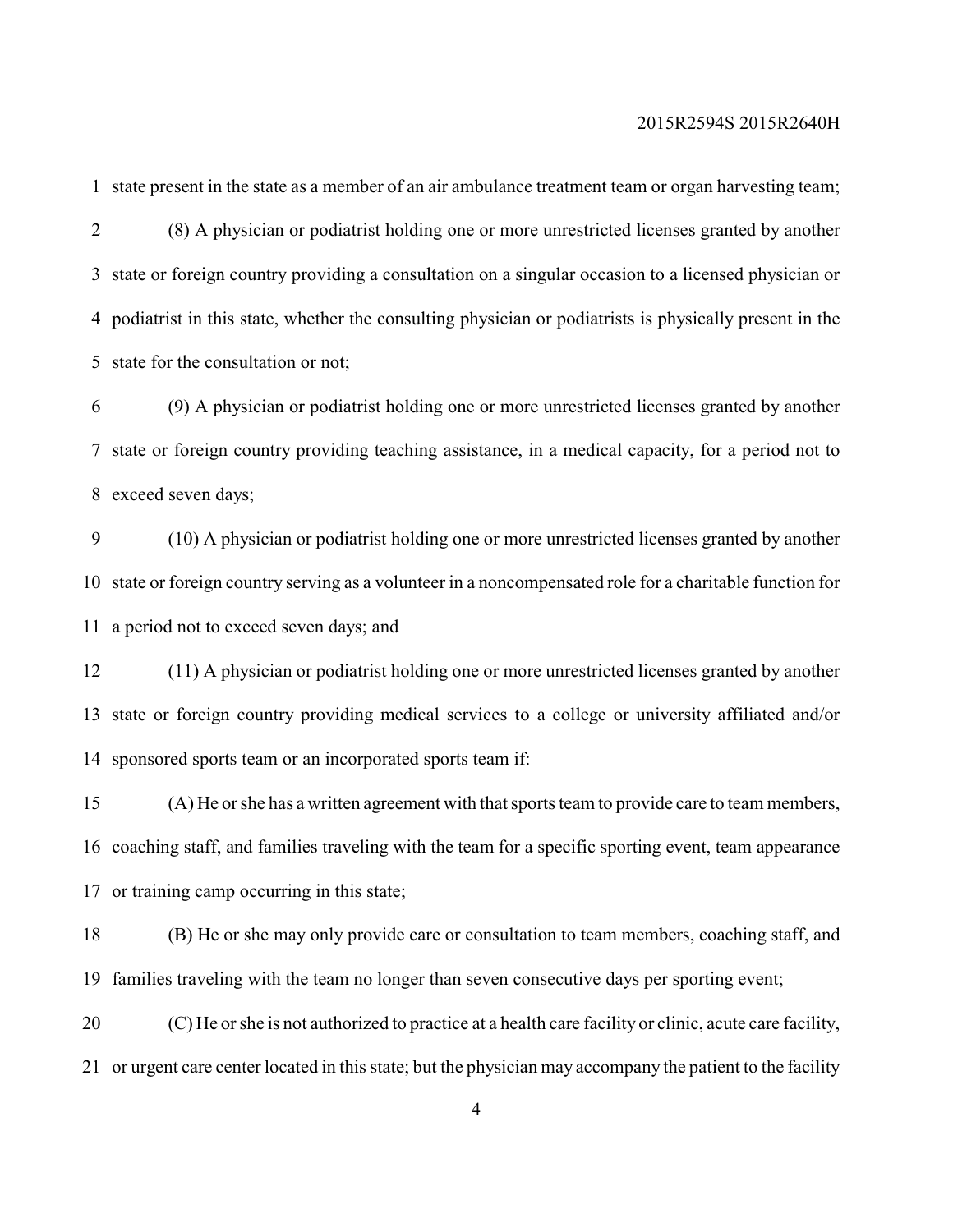and consult; and

 (D) The physician or podiatrist may be permitted, by written permission from the executive director, to extend his or her authorization to practice medicine for a maximum of seven additional consecutive days if the requestor shows good cause for the extension.

 (d) A physician or podiatrist who does not hold a license issued by the board and who is practicing medicine in this state pursuant to the exceptions to licensure set forth in this section may practice in West Virginia under one or more of the licensure exceptions for no greater than a cumulative total of thirty days in any one calendar year.

 (e) The executive director shall send by certified mail to a physician not licensed in this state a written order that revokes the privilege to practice medicine under this section if the executive director finds good cause to do so. If no current address can be determined, the order may be sent by regular mail to the physician's last known address.

 (f) A person who engages in unlawful practice of medicine and surgery or podiatry while holding a license issued pursuant to this article which has been classified by the board as expired for ninety days or fewer is guilty of a misdemeanor and, upon conviction, shall be fined not more than \$5,000 or confined in jail not more than twelve months, or both fined and confined.

17 (g) A person who: (1) Has never been licensed by the board under this article; (2) holds a license which has been classified by the board as expired for greater than ninety days; or (3) holds a license which has been placed in inactive status, revoked, suspended or surrendered to the board is guilty of a felony and, upon conviction, shall be fined not more than \$10,000 or imprisoned in a correctional facility, or both fined and imprisoned.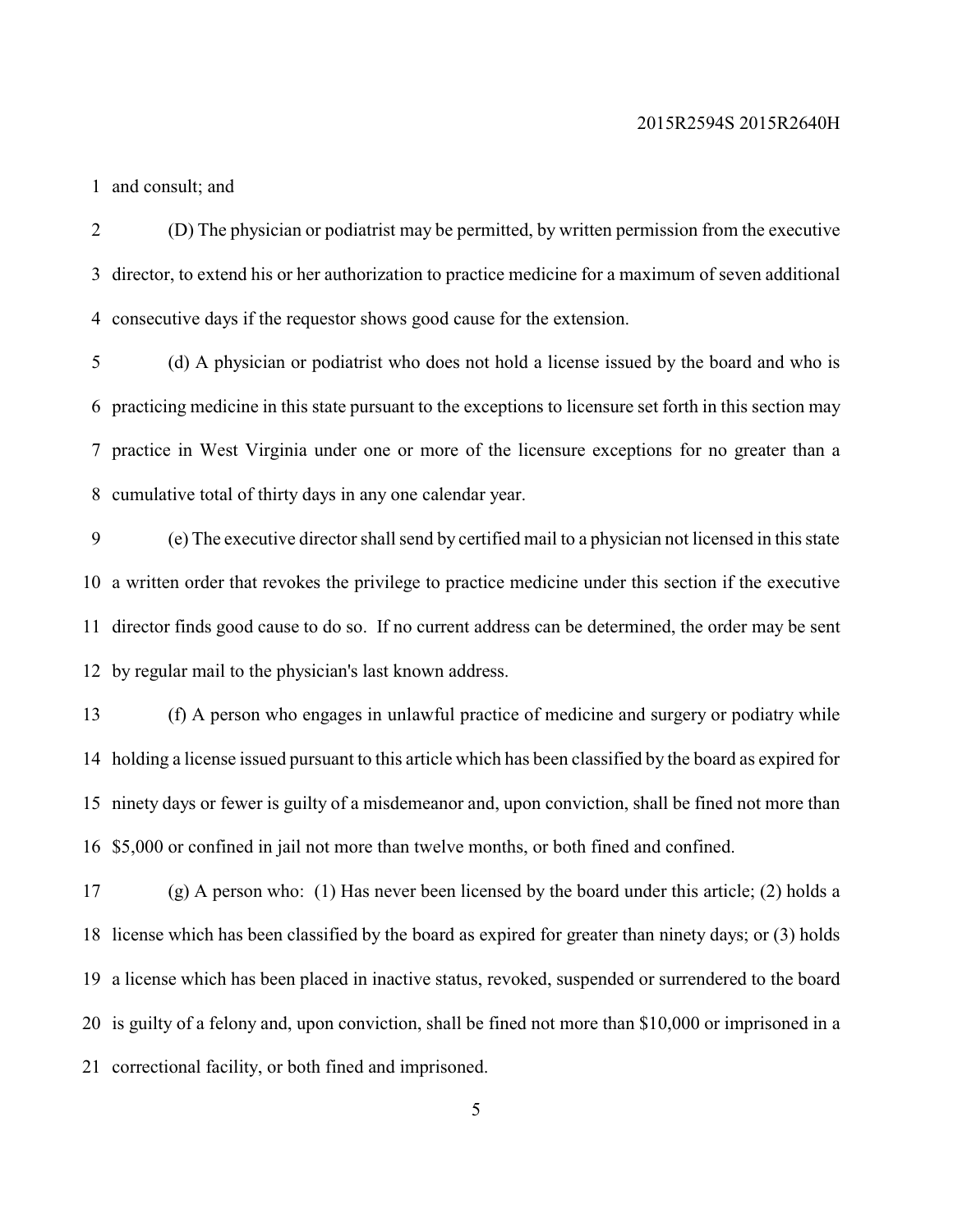**§30-3-13a. Telemedicine practice; requirements; exceptions; definitions; rule-making.**

(a) *Definitions. –* For the purposes of this section:

 "Store and forward telemedicine" means the asynchronous computer based communication of medical data and/or images between a patient and a physician or podiatrist at another site for the purpose of diagnostic and/or therapeutic assistance.

 "Telemedicine" means the practice of medicine using tools such as electronic communication, information technologyor other means of interaction between a licensed health care professional in one location and a patient in another location, with or without an intervening healthcare provider. The utilization of electronic communication in on call, cross coverage and emergency services situations is not telemedicine.

 "Telemedicine technologies" means technologies and devices enabling secure electronic communications and information exchange in the practice of telemedicine, and typically involve the application of secure real time video conferencing or similar secure video services, remote monitoring and store and forward digital image technology to provide or support healthcare delivery by replicating the interaction of a traditional in person encounter between a provider and a patient. (b) The practice of medicine or surgery or podiatry occurs where the patient is located at the time telemedicine technologies are used. A physician, podiatrist or physician assistant who engages in the practice of medicine through telemedicine technologies with respect to patients located in this state shall be licensed by the board.

 (c) A physician, podiatrist or physician assistant using telemedicine technologies to practice medicine or surgery or podiatry to a patient shall: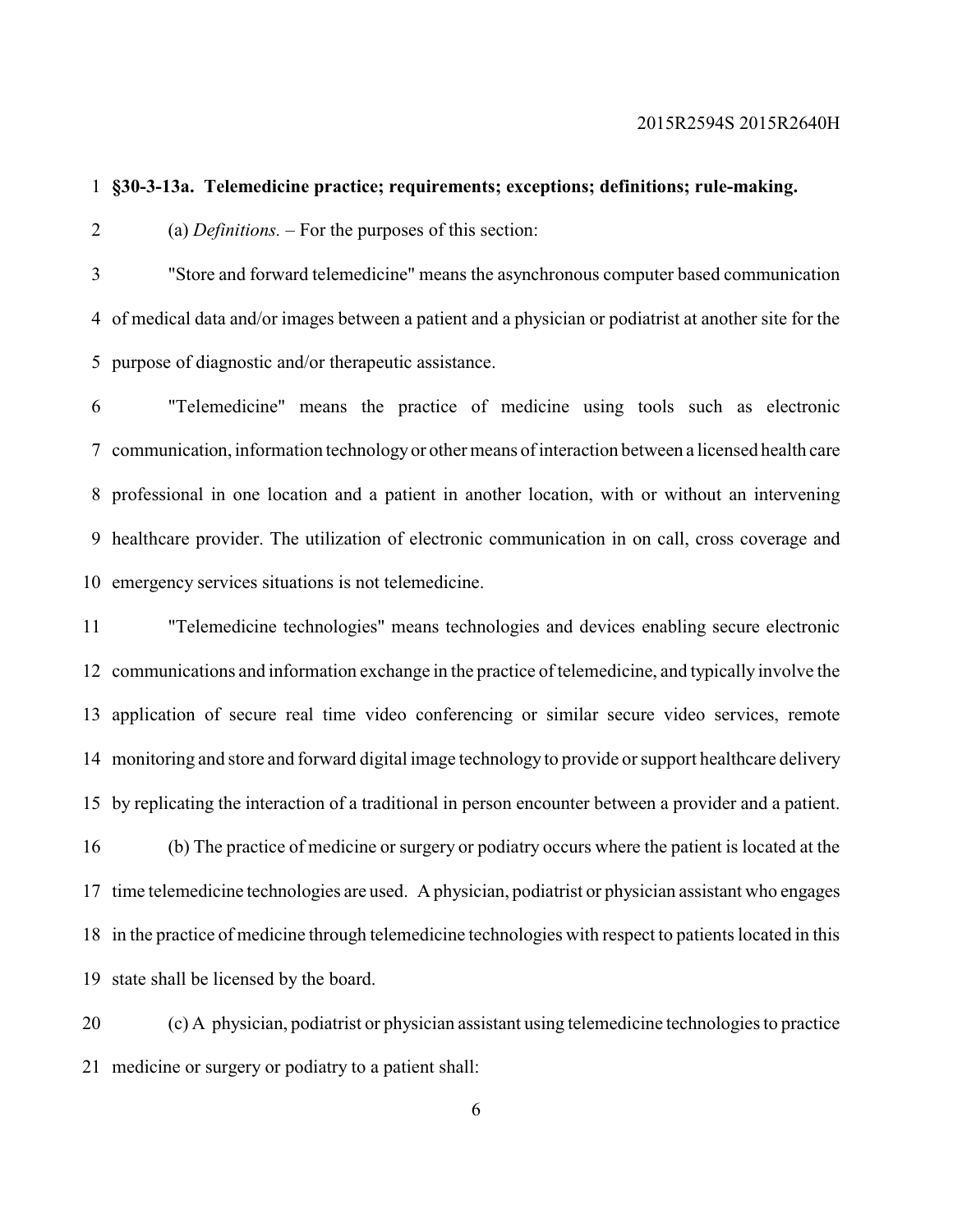(1) Verify the identity and location of the patient;

 (2) Provide the patient with confirmation of the identity, location and qualifications of the physician, podiatrist or physician assistant;

 (3) Establish and/ormaintain a physician, podiatrist or physician assistant patient relationship which conforms to the standard of care;

 (4) Determine whether telemedicine technologies are appropriate for the particular patient presentation for which the practice medicine or surgery or podiatry are to be rendered;

 (5) Obtain from the patient informed consent for the use of telemedicine technologies in the practice medicine or surgery or podiatry to the patient;

 (6) Conduct all appropriate evaluations and history of the patient consistent with traditional standards of care for the particular patient presentation; and

 (7) Create and maintain healthcare records for the patient which justify the course of treatment and which verify compliance with the requirements of this section.

 (d)The requirements of subdivisions (2) and (5), subsection (c) of this section do not apply the practice of pathology and radiology medicine through store and forward telemedicine.

 (e) Where an existing physician, podiatrist or physician assistant patient relationship is not present prior to the utilization to telemedicine technologies, or when services are rendered solely through telemedicine technologies, a physician, podiatrist or physician assistant patient relationship may only be established through the use of telemedicine technologies which incorporate real time videoconferencing or similar secure video services during the initial physician, podiatrist or physician assistant patient encounter. However, a physician patient relationship may be established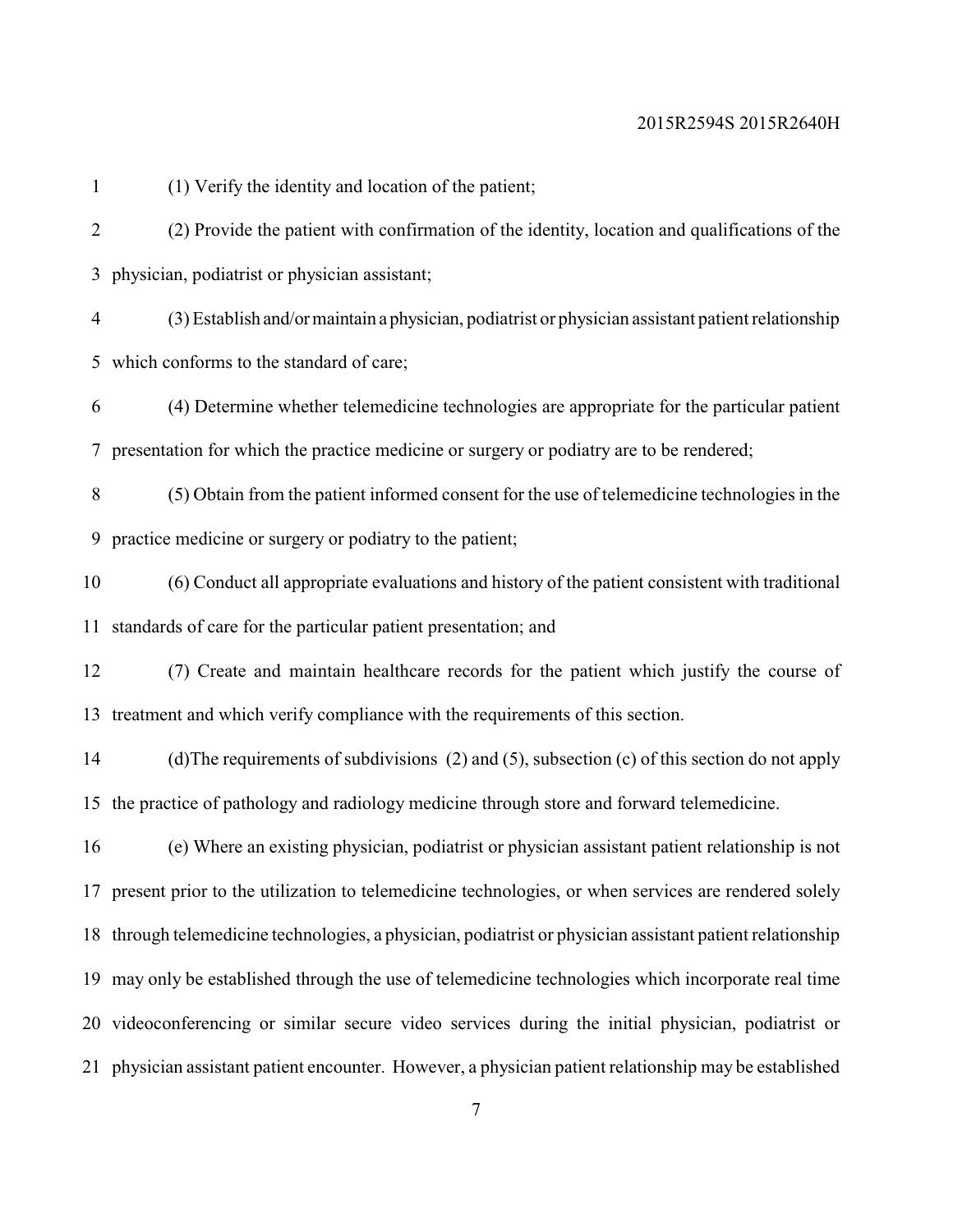through store and forward telemedicine for the practice of pathology and radiology. Once a physician, podiatrist or physician assistant patient relationship has been established, the physician, podiatrist or physician assistant, with the informed consent of the patient, may utilize any telemedicine technologywhich meets the standard of care and is appropriate for the particular patient presentation.

 (f) The practice of medicine and surgery or podiatry provided via telemedicine technologies, including the establishment of a physician, podiatrist or physician assistant patient relationship and issuing a prescription via electronic means as part of a telemedicine encounter, are subject to the same standard of care, professional practice requirements and scope of practice limitations as traditional in person physician, podiatrist or physician assistant patient encounters. Treatment, including issuing a prescription, based solely on an online questionnaire does not constitute an acceptable standard of care.

 (g) The utilization of telemedicine technologies to practice medicine and surgery or podiatry on a patient for whom the standard of care requires an in person, physical examination shall constitute dishonorable, unethical and unprofessional conduct.

 (h) The patient record established during the use of telemedicine technologies shall be accessible and documented for both the physician, podiatrist, physician assistant and the patient, consistent with the laws and legislative rules governing patient healthcare records and shall include a copy of the informed consent to the practice of medicine and surgery or podiatry via telemedicine technologies. All laws governing the confidentiality of health care information and governing patient access to medical records shall apply to records of practice of medicine and surgery or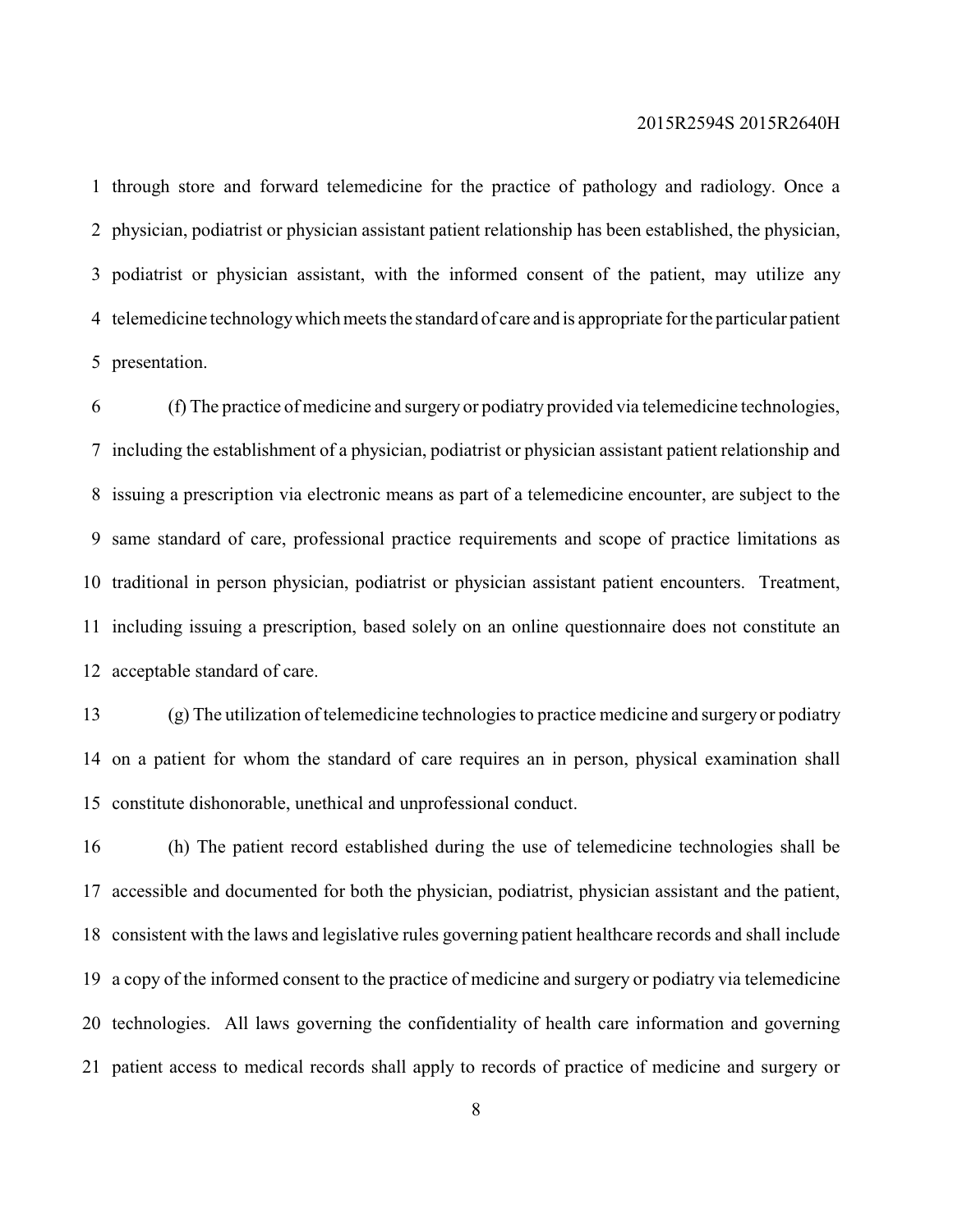podiatry provided through telemedicine technologies. A physician, podiatrist or physician assistant solelyproviding services using telemedicine technologies shall make documentation ofthe encounter easily available to the patient, and subject to the patient's consent, any identified care provider of the patient immediately after the encounter.

 (I) A physician, podiatrist or physician assistant who has a physician, podiatrist or physician assistant patient relationship and who practices medicine and surgery or podiatry to a patient solely through the utilization of telemedicine technologies may not prescribe any controlled substances listed in Schedules I or II of the Uniform Controlled Substances Act.

 (j) The board may propose rules for legislative approval in accordance with article three, chapter twenty nine a of this code to implement standards for and limitations upon the utilization of telemedicine technologies in the practice of medicine and podiatry in this state.

 (k) Nothing in this section changesthe rights, duties, privileges, responsibilities and liabilities incident to the physician, podiatrist or physician assistant patient relationship, nor is it meant or intended to change in any way the personal character of the physician, podiatrist or physician assistant patient relationship. This section does not alter the scope of practice of any healthcare provider or authorize the delivery of health care services in a setting, or in a manner, not otherwise authorized by law.